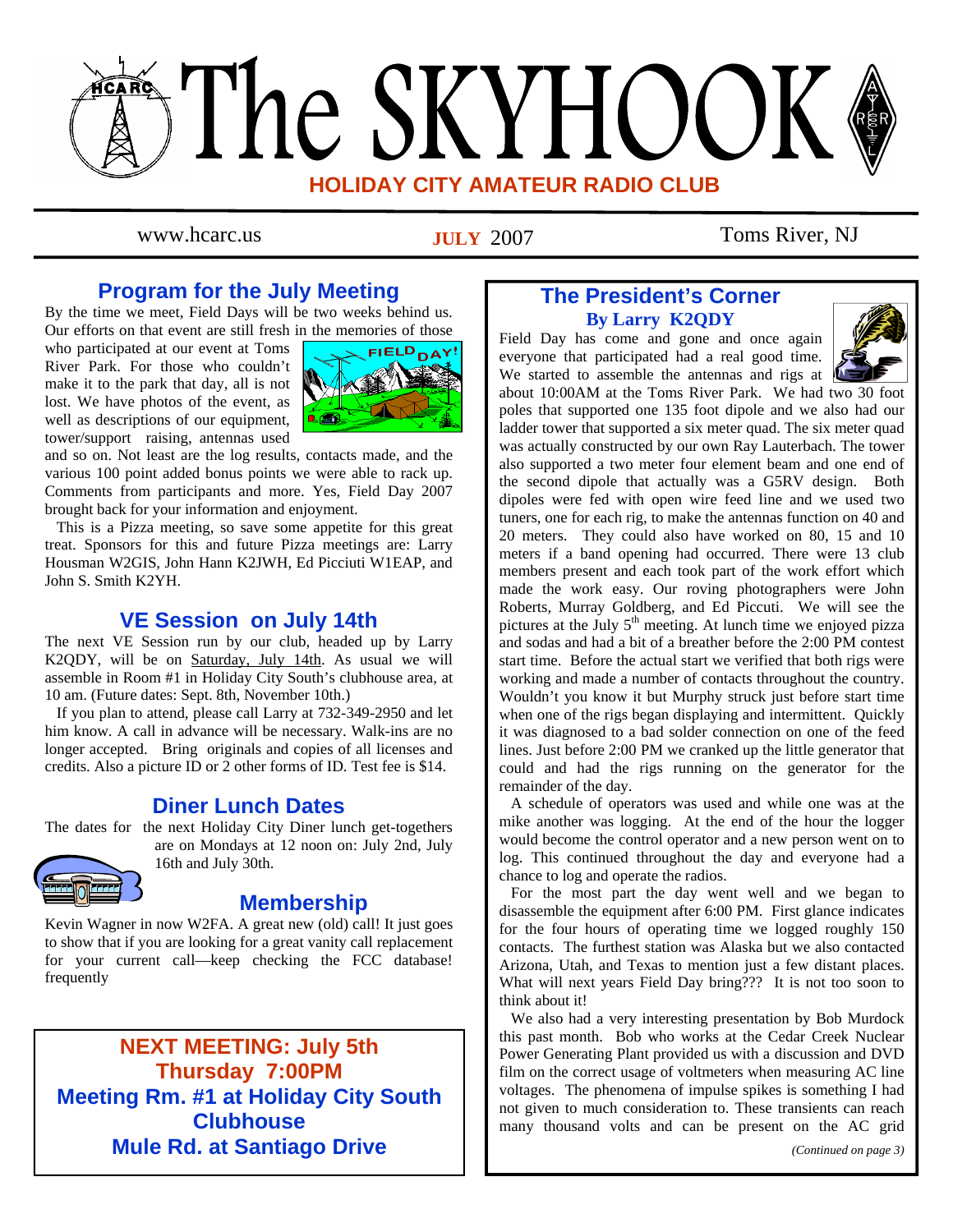## **Birthdays & Anniversaries**

| 7/5  | Stan Stafiej         | KB2PD              |
|------|----------------------|--------------------|
| 7/9  | Norm Smith           | W2PXE              |
| 7/12 | Carl Lee             | W2PTZ              |
| 7/14 | John Hann            | K <sub>2</sub> JWH |
| 7/21 | Lucille Hann         | (K2JWH)            |
| 7/21 | <b>Bob Salisbury</b> | W2JSF              |
| 7/30 | Jean Young           | (WA2VQV)           |



#### **ANNIVERSARIES**

- 7/4 Grace Marie & Larry K2QDY Puccio
- 7/10 Doris & Bob W2JSF Salisbury

7/20 Lucille & John K2JWH Hann



## **HCARC Badge Ordering Procedure**

You can now easily get an official Holiday City ARC badge with your call and name engraved on it. How? Just call Capital Engraving Co. run by Al Ross WA7UQE. 1-800-628-4985. Call 1 PM or later, as he is in the West Coast area.

 Cost is \$12 plus \$2 S&H, totaling \$14 postpaid. It will be mailed to your home address.

 Use your credit card, or mail a check if preferred. Delivery is usually about a week.

His email address is: capengrave@kalama.com

 The badge includes the club logo and name, and is white with black lettering, just like the badges you see on club members at our meetings.

Ladder/Tower raising. Field Day '07



## YOUR BUY AND SELL PLA

**For Sale** 

Six position coaxial switch. Used but in good condition. \$ 60.00

Navy Flame-proof straight Key. Used but in good condition. \$ 35.00

 Contact Dave Ottenberg. 732-505-5953 E-mail: wa2djn3@verizon.net

#### *Our VE Crew*

 John W2LKS, Murray KD2IN, Bill AC2F, John K2JWH, Ed W1EAP, Larry K2QDY, Jamie W2QO, John KQ4WR, Stan KB2PD, Kevin W2FA .

### **CLUB COMMITTEES**

*Refreshments:* Ray kc2gkn, Carl w2ptz, John k2jwh  *www.hcarc.us Webmaster*: *Publicity:* Ed w1eap *Programs:* Robert kc2qmz *Sunshine*: David wa2djn *Event Food Committee*: Joe kc2qla *Field Day*: Larry k2qdy *VE Sessions*: Bill ac2f, Larry k2qdy plus the 'crew' *Skyhook*: Murray kd2in *Funds Raising*: Irv n2bhs *Membership*: Don w2iii

#### HOLIDAY CITY AMATEUR RADIO CLUB Toms River, New Jersey

Web Site www.hcarc.us President Larry Puccio K2QDY 732-349-2950 Vice President Murray Goldberg KD2IN 732-505-6860 Secretary Ed Picciuti W1EAP 732-736-0955 Treasurer Joe Militano KC2QLA 732-657-7092 Executive Board Don Smith W2III 732-505-4821 Executive Board Bob Salisbury W2JSF 732-240-4318 Executive Board Bill Haldane AC2F 732-240-7064 Executive Board Ray Lauterbach KC2GKN 732-244-8176<br>W2HC Trustee Don Smith W2III 732-505-4821

732-505-4821

Membership is open to all interested persons. Ham license is not required. Dues are \$20.00 per year, payable Jan. 1st . Members joining during the year will have the dues prorated. Family membership \$10.00

Meetings are held on the first Thursday of every month, at 7:00 pm. Location: Meeting Room #1 in the Holiday City South Clubhouse. Directions: Go to Mule Rd. and to the corner of Santiago Drive. Turn into Santiago Dr., then into the parking lot in front of the pool. Enter bldg. on right.

The SKYHOOK is published monthly. Editor and Publisher: Murray Goldberg KD2IN phone: 732-505-6860 E-mail kd2in@arrl.net<br>Send all newsletter items to: Murray Goldberg 2 Tropicana Ct. Murray Goldberg 2 Tropicana Ct. Toms River, NJ 08757-6445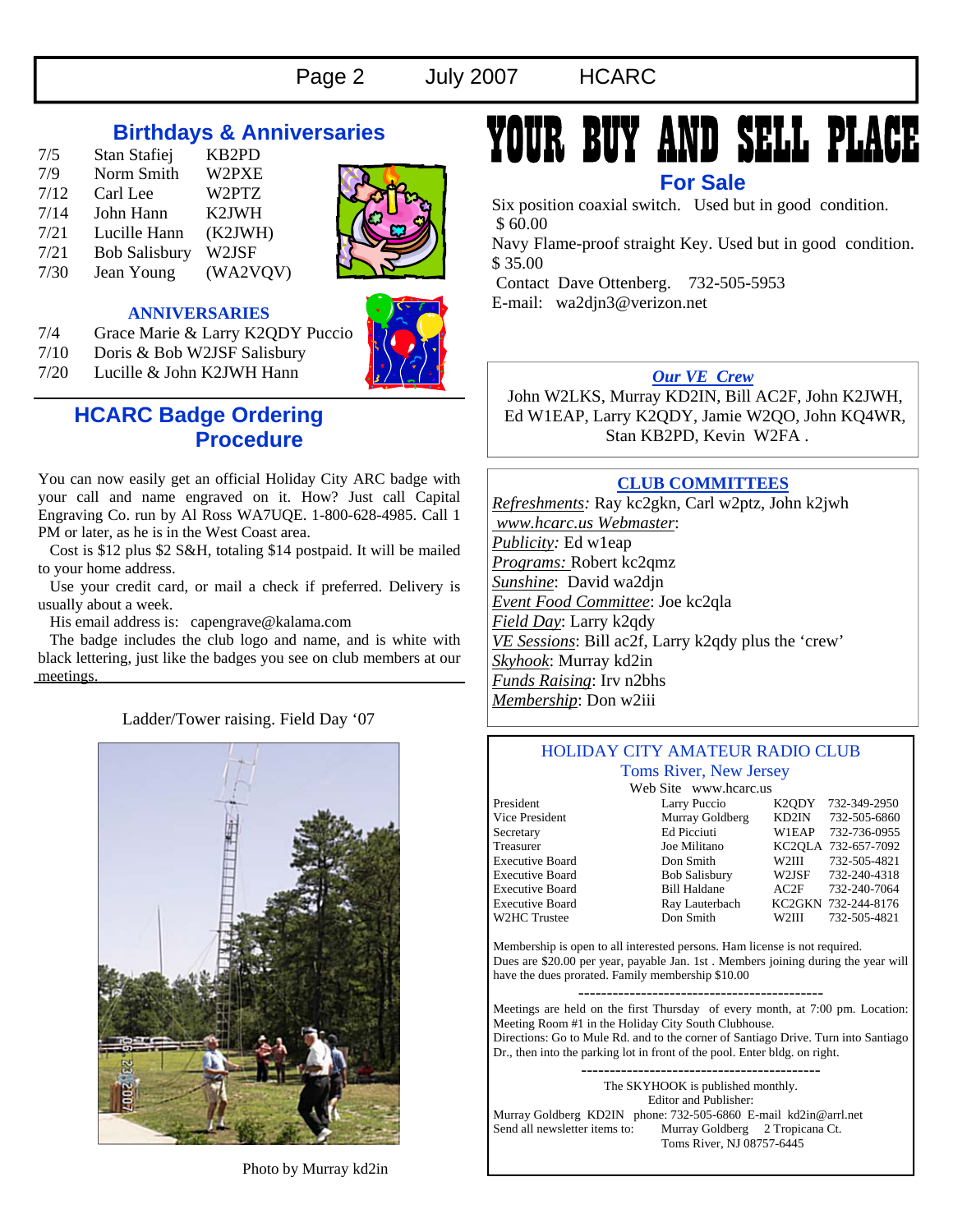## Page 3 July 2007 HCARC

#### **WORDS FROM JIM**

#### **by Jim Hepburn, W2IIC**

C'mon in, Elmer, pour yourself a cuppa java and you can commiserate with me. I got fewer than 10 picture QSO's the whole month of April. I tried Digipan but for me that is a QSO of last resort.

The sun was spotless for some 18 days and the sunspot numbers were miniscule. Back a few months ago I went out on a limb by saying cycle 24 should show some life in the spring. Well it is spring and I am getting more cautious. As I write this May is here and at least we see a few spots, the latest, spot 955, is of some interest. It is in the center of the sun and it has some at least some characteristics of a new spot. Time will tell.

As spot 955 went around the back of the sun, a new spot, 956, showed up near the solar equator which has a wild magnetic field associated with it. The gurus say it is not the start of a new cycle, but it did kick the sunspot count up to 56 for one day which gave me a couple of picture QSO's. Now , at the end of May we are back to zero sunspots. The gurus were right, cycle 24 hasn't shown up yet.. Oh well, I guess we go back to basics.

"What do you mean basics?" Elmer asked. " I mean CW. When all else fails, CW will still be in there, and if it isn't there is always the TV and baseball!"

73 de Jim, W2IIC

*(Thanks to Old Barney for permission to reprint this article.)* 

#### **...Public information statement...**

#### 205 PM EDT Thu Jun 21 2007

The WSR-88D (weather surveillance radar 88 doppler) radar located at Fort Dix, New Jersey (identifier kdix) experienced an equipment failure on June 18, at approximately 2:00 am EDT. On Monday, June 18, electronic technicians from the Philadelphia/Mount Holly, New Jersey weather forecast office determined a significant hardware failure had occurred with the antenna equipment. A technical specialist from the radar operations center in Norman, Oklahoma, was immediately dispatched on Tuesday, June 19 and inspected the radar equipment and site. The specialist confirmed the initial assessment developed a timetable for repair of the radar. Given the complex nature of the hardware failure, the radar is expected to be out of service until July 8.

 While the radar is out of service, meteorologists at The Mount Holly weather forecast office will use the WSR-88D radar information from the surrounding sites at Dover, Delaware... Sterling, Virginia...State College, Pennsylvania...Binghamton, New York... and Upton, New York... to maintain forecast and warning services.

73, Tom N2XW

<u>—</u>

#### *Quotes from the Internet*

 Thought for the day: Remember that a lone amateur built the Ark. A large group of professionals built the Titanic.

 You will never find anybody who can give you a clear and compelling reason why we observe Daylight Savings Time.

If you look like your passport picture, you probably need the trip.

#### *(Continued from page 1) Larry*

including in your home. Bob's presentation demonstrated that if the voltmeter you are using cannot withstand these transients the damaging results can be disastrous. One important message Bob left us with was to verify the maximum protection the meter can is rated for. Also, although the meter may be rated for 1000 volts, for example, if there is no UL of Canadian Standard or other nationally recognized testing lab standard affixed to the meter you actually don't know what the meter will stand. One of the pictures demonstrates how the meter can burst into flames if exposed to a voltage spike the meter could not withstand. The presentation was both interesting and educational and we thanked Bob for the fine presentation.

Well that's all for now and I look forward to seeing you at our July  $5<sup>th</sup>$  meeting.

Best 73s, Larry Puccio K2QDY



#### **ARRL E-Mail Usage Going Strong:**

One of the many benefits of ARRL membership is the ARRL email forwarding service, first offered in February 1999. This service allows ARRL members to set up an arrl.net alias e-mail address. When e-mail is sent you at your arrl.net address, it is forwarded to an e-mail address you have designated.

 According to ARRL Information Services Manager Don Durand, approximately 45 percent of ARRL members take advantage of the e-mail forwarding service. "Using the figures from Wednesday, June 20, we had 876,993 connection attempts and 148,400 actual e-mail deliveries," Durand said. "The difference of 728,593 represents spam that was trapped and not delivered to our members." Durand said the numbers show the email filters do a "pretty good job eliminating spam. Using a combination of filtering software, as well as holding in-bound messages to the accepted standards of transmittal, we are able to remove approximately 90-95 percent of all spam before it reaches a user's inbox."

#### **ARRL Membership Numbers on the Rise**

With now close to 152,000 members, the ARRL is going, and growing, strong. ARRL Customer Service Manager Amy Hurtado, KB1NXO, says the "ARRL is a viable, up-to-date organization that every ham should be a part of."

 Hurtado credits the rise in membership in part to the FCC rule changes earlier this year that eliminated Morse code testing for the General and Amateur Extra license classes. "Since more people were upgrading their licenses as a result of there being no Morse code requirement, we were successfully able to show them the benefits of being an ARRL member," she said.

 One of the many benefits of ARRL membership, Hurtado said, is the monthly subscription to QST, the official journal of the ARRL. Other benefits of ARRL membership include a QST/